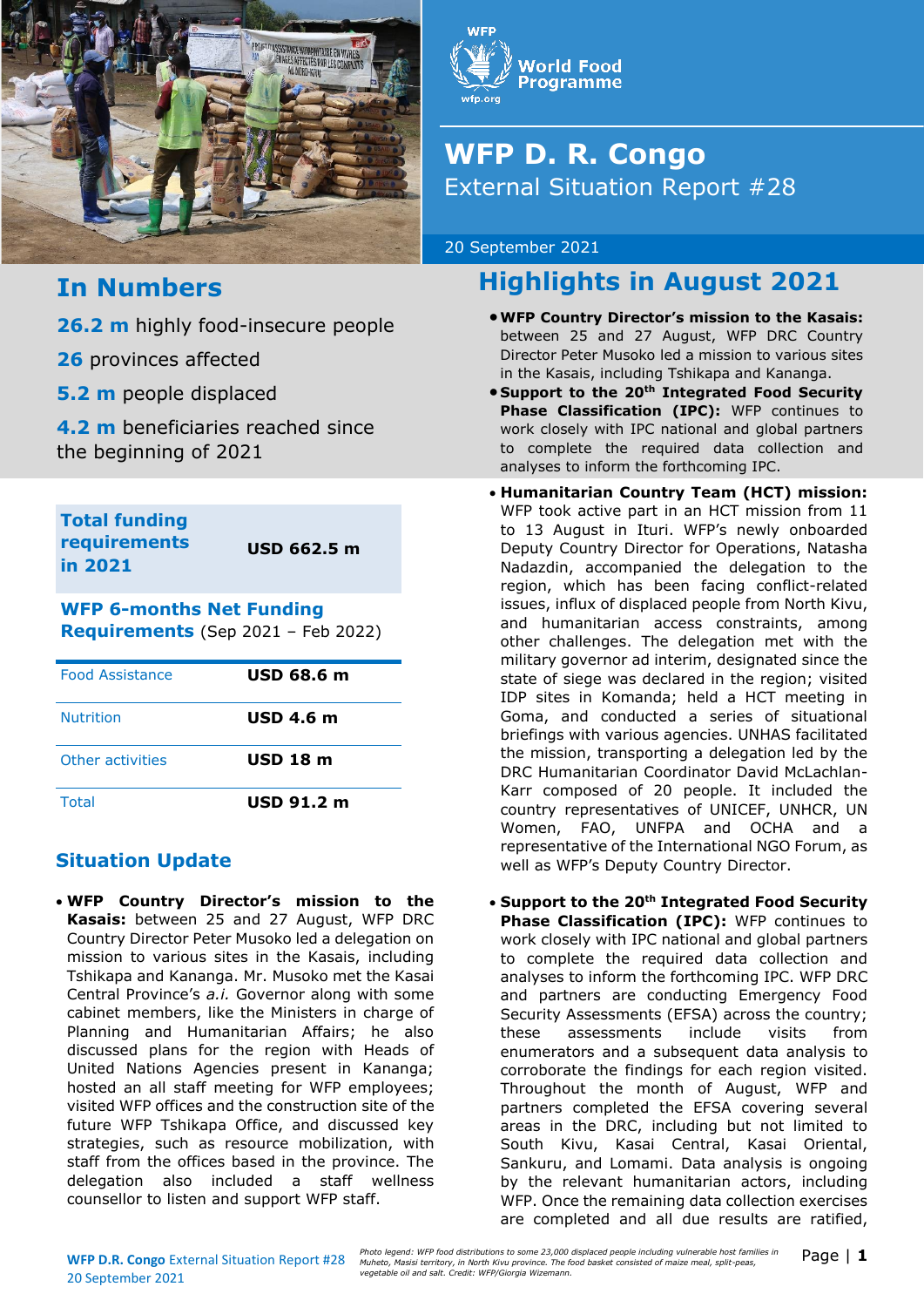these will build the foundation of the next IPC publication. The FSC is fully engaged in this analysis, which will feed the People in Need (PiN) calculation for both the Humanitarian Needs Overview (HNO) and the Humanitarian Response Plan (HRP).

### **WFP Response**

• Under the Country Strategic Plan 2021-2024, WFP continues with its large-scale assistance, targeting **8.7 million people** with food and nutrition assistance throughout 2021.

## **Food and Nutrition Assistance**

- **Overview:** for the fourth month in a row, WFP DRC reached in a single month over 1 million beneficiaries. August's distributions reached some **1,157,000 beneficiaries** with either cash, inkind, or nutrition assistance to prevent and treat Moderate Acute Malnutrition (MAM).
- o By the end of August, WFP reached **274,000 people with cash-based transfers (CBT)**. Cash distributions planned for August in South Kivu and the Kasais had to be postponed to early September.
- o In-kind assistance advanced well at the same time, having reached **537,000 individuals** in August despite security and access constraints.
- Meanwhile, health workers' strikes in DRC affected the provision of Nutrition assistance, mainly channeled through 1,200 health centres across the country. Despite these challenges, **WFP reached 95,000 mothers and children**  with Moderate Acute Malnutrition (MAM) treatment activities and another **346,000 mothers and children** with MAM prevention activities in August. This included carry overs from July's distributions, which could not be performed as planned due to pipeline breaks in the stock of Specialized Nutritious Foods (SNFs) in parts of DRC.
- **Tanganyika:** in August, WFP's Kalemie office reached **245,000 beneficiaries** across all transfer modalities. It included in-kind distributions in Kalemie, Mitwaba, Manono and Nyunzu and CBT distributions in Kalemie (direct cash transfers) and Kabalo (Mobile Money Transfers - MMT).
- **Kasai central and Kasai oriental:** the WFP office in Kananga reached **134,000 beneficiaries** in August with either in-kind, CBT, or Nutrition assistance. In-kind assistance took place in the health zones of Tshibala in the province of Kasai Central and Tshishimbi in the province of Kasai Oriental. To ensure coordination with government and humanitarian actors, the

Head of the Kananga Area Office carried out missions in Kasai Central and Kasai Oriental. He met Governors *a.i.*, Ministers of Planning and of Humanitarian Affairs from the two provinces to provide an update on WFP's activities and prospects in the areas of intervention.

- **Kasai:** in August, WFP assisted **93,000 people**  with at least one type of assistance. In-kind distributions targeted conflict-affected areas in the Nyanga health zone (Kamonia territory) and Banga Lubaka (Ilebo territory), while the Tshikapa CBT team registered over **70,000 people** in 12 health areas of the Kakenge health zone for receiving cash assistance in September.
- **Ituri:** in-kind food distributions for August have been completed in Getty Health Zone and IDP sites in Bunia. **Some 51,000 people** have been assisted with WFP food commodities. In CBT, WFP completed refugees' unconditional cash assistance in Meri and Biringi refugee camps, assisting **30,000 people**. Cash distributions in Mahagi started on 28 August and continued throughout the first few days of September. The Bunia office reached in August some **168,000 beneficiaries** across all transfer modalities.
- **North Kivu:** the Goma Office reached in August an estimated **283,000 people** through in-kind food distributions, CBT, or nutrition activities for MAM treatment and prevention. In-kind distributions targeted IDPs and vulnerable host families living in conflict-affected areas in Masisi, Rutshuru, Lubero and Beni territories. Cash transfers started in Beni targeting post-Ebola communities, having reached **77,000 targeted beneficiaries** in August.
- **South Kivu:** in-kind food distributions reached **129,610** beneficiaries in August, mostly in Fizi, Mwenga and Kalehe territories. WFP reached **229,000 beneficiaries** across all transfer modalities in the month of August. WFP ratified CBT beneficiary lists to start postponed August distributions in early September (mainly targeting refugees' cash assistance).
- **N'sele project:** the Kinshasa office has completed the first cash assistance planned for project's phase 2. Direct cash payments via TMB in Kindundu, Kinduti, Ingili, and Mpasa reached some **10,000 people**, while MMT via Vodacom delivered assistance to another **60,000 people**. New distributions are planned for early September.
- **Ubangis:** in August, WFP assisted **57,000 Central African refugees** in the four camps of Boyabu and Mole (South Ubangi) and Inke and Bili (North Ubangi). UNCHR, FAO and WFP jointly organized in South Ubangi Seasonal Livelihoods Based Programming (SLBP) and Participatory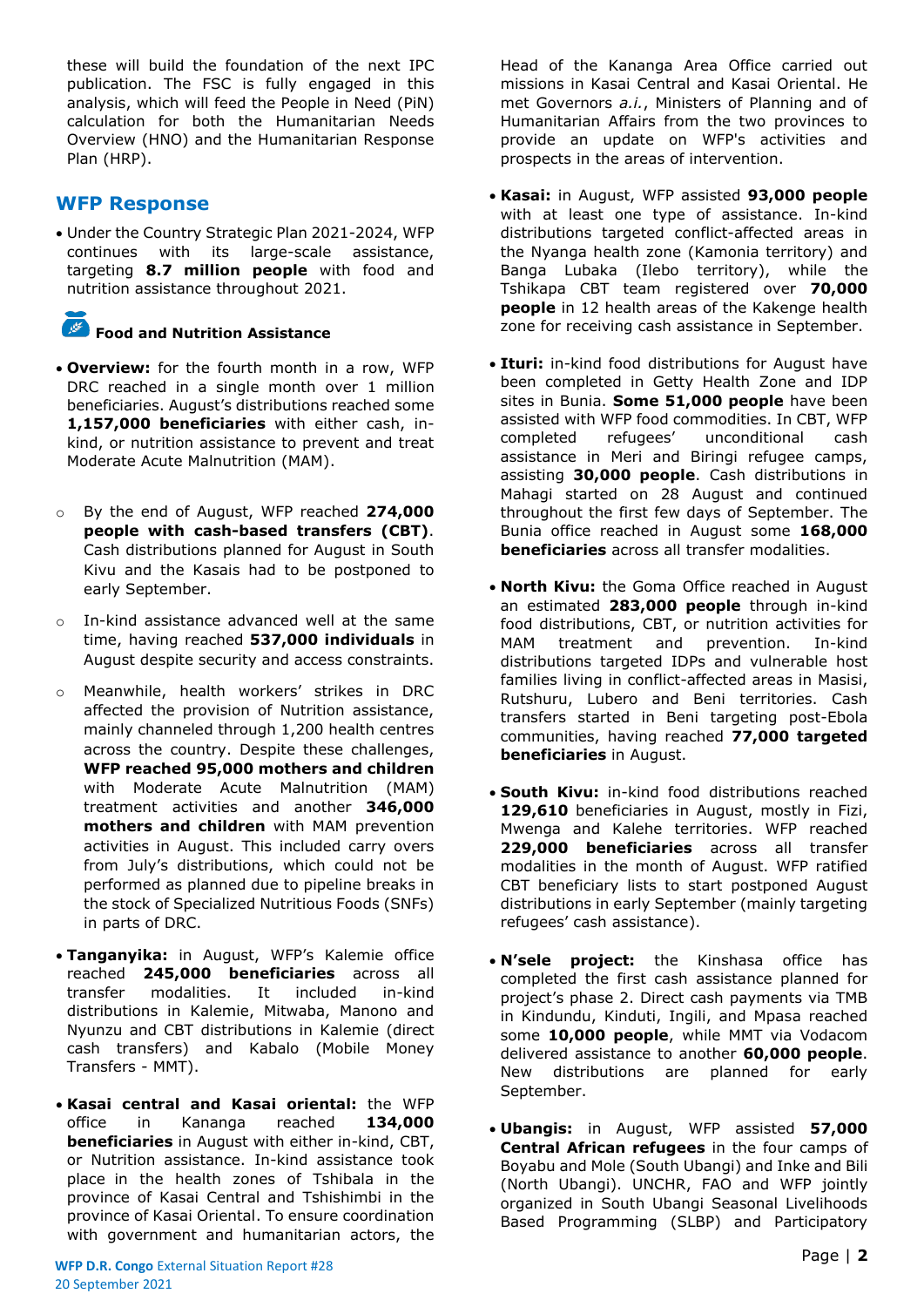Community Planning (PCP) workshops to define with the community the activities related to developing the resilience of newly arrived refugees. These activities include food assistance to produce assets linked to environmental protection; support for the nutrition of beneficiaries and the development of their Income Generating Activities, and support for social cohesion and peaceful cohabitation. WFP also started the distribution of food seeds and farming tools to **13,000 beneficiary households** of a Swedish-funded resilience project in the presence of provincial and territorial authorities.

#### **Supply Chain**

- **WFP Supply Chain is exploring options to scale up operations for Q4 2021, particularly focusing on Eastern DRC.** It includes investing in local procurement (11,000 tons of maize meal and pulses), besides additional regional procurement of maize meal from Tanzania. It will complement in-country stocks of 25,000 tons. As part of local capacity strengthening activities, WFP Supply Chain will engage various partners to improve the quality of locally supplied food – e.g., food testing laboratories, the *Office Congolais de Controle (OCC),* in addition to private sector partners, to ensure the food procured and delivered by WFP to beneficiaries is systematically of flawless quality.
- To support nutrition activities in the Kasai, **180 Metric Tons** (MT) **of nutritious food have been airlifted from Kinshasa to Kananga**; these have been immediately included among September's distributions.
- **WFP is implementing across DRC a new tool/smartphone application allowing real time recording of food receipts by partners**. This system will be fully functional in Q4 2021 and will substantially improve the transparency of food movements in secondary transportation.

#### **Clusters and Common Services**

**Food Security Cluster (FSC)**

• **The FSC cluster launched an advocacy working group** composed of international and national NGOs and UN agencies engaged at different levels with the food security stakes. The group will: develop an advocacy and communication strategy to give greater visibility to the unprecedented high number of food insecure people in DRC; mobilize resources to the cause and build coalitions for more impactful responses. The strategy embraces a long-term approach; therefore, the workplan will cover several years and long-term changes in visibility, funding, and technical commitments related to food security investments in DRC. 15

organizations are engaged in this working group.

• The FSC aims at strengthening the strategic steering of the sectoral response; as such, it has identified the need of a **national study to inform a food security response strategy for both humanitarian and post-emergency interventions in DRC**. In a context where food security needs continue to increase drastically, this exercise will be based on provincial/regional drivers of food insecurity. A high-level workshop is planned before the end of 2021 to discuss the conclusion of the study and ratify targeting approaches for food security interventions in DRC.

#### **Logistics Cluster (LogCluster)**

- **The LogCluster continued to produce logistics documents in support to logistic operations of 53 humanitarian partners.** Here are some examples from August: [map catalog](https://eur03.safelinks.protection.outlook.com/?url=https%3A%2F%2Flogcluster.org%2Fdocument%2Frdc-cluster-logistique-catalogue-des-cartes-juillet-2021&data=04%7C01%7Cleonardo.dasilveira%40wfp.org%7Cd6d331ac56204c42d60308d973c39fe2%7C462ad9aed7d94206b87471b1e079776f%7C0%7C0%7C637668106304237045%7CUnknown%7CTWFpbGZsb3d8eyJWIjoiMC4wLjAwMDAiLCJQIjoiV2luMzIiLCJBTiI6Ik1haWwiLCJXVCI6Mn0%3D%7C1000&sdata=%2BcifxjlThbwwMRiyPRxMXlVlLxVAu34Un1RYBevDTkI%3D&reserved=0) update, six (6) logistics [maps,](https://eur03.safelinks.protection.outlook.com/?url=https%3A%2F%2Flogcluster.org%2Fsearch-page%3Ff%255B0%255D%3Ddocument_type%253A833%26f%255B1%255D%3Doperation%253A67%26f%255B2%255D%3Dsearch_month%253A2021-08&data=04%7C01%7Cleonardo.dasilveira%40wfp.org%7Cd6d331ac56204c42d60308d973c39fe2%7C462ad9aed7d94206b87471b1e079776f%7C0%7C0%7C637668106304246998%7CUnknown%7CTWFpbGZsb3d8eyJWIjoiMC4wLjAwMDAiLCJQIjoiV2luMzIiLCJBTiI6Ik1haWwiLCJXVCI6Mn0%3D%7C1000&sdata=IMMYBwY56rcAN%2BmjUQrVk3S9gM7O0RLMrwAibBnPqIs%3D&reserved=0) alerts and others could be found [here.](https://eur03.safelinks.protection.outlook.com/?url=https%3A%2F%2Flogcluster.org%2Fops%2Fdrc&data=04%7C01%7Cleonardo.dasilveira%40wfp.org%7Cd6d331ac56204c42d60308d973c39fe2%7C462ad9aed7d94206b87471b1e079776f%7C0%7C0%7C637668106304246998%7CUnknown%7CTWFpbGZsb3d8eyJWIjoiMC4wLjAwMDAiLCJQIjoiV2luMzIiLCJBTiI6Ik1haWwiLCJXVCI6Mn0%3D%7C1000&sdata=pvt7Tln5XTHfS3onpSlPlMQk0EqSUd1skfud1EMKZyg%3D&reserved=0)
- **The LogCluster launched its mid-term evaluation of the [DRC Logistics Cluster in](https://eur03.safelinks.protection.outlook.com/?url=https%3A%2F%2Fenketo.moda.wfp.org%2Fsingle%2F3c72c93f144df182564955f00a0cd7a6&data=04%7C01%7Cleonardo.dasilveira%40wfp.org%7Cd6d331ac56204c42d60308d973c39fe2%7C462ad9aed7d94206b87471b1e079776f%7C0%7C0%7C637668106304256954%7CUnknown%7CTWFpbGZsb3d8eyJWIjoiMC4wLjAwMDAiLCJQIjoiV2luMzIiLCJBTiI6Ik1haWwiLCJXVCI6Mn0%3D%7C1000&sdata=bWmTv64DyIBI7ZFIWxTV%2FSoDRHVLTigQhIJuIoG4k5k%3D&reserved=0)  [2021 satisfaction survey b](https://eur03.safelinks.protection.outlook.com/?url=https%3A%2F%2Fenketo.moda.wfp.org%2Fsingle%2F3c72c93f144df182564955f00a0cd7a6&data=04%7C01%7Cleonardo.dasilveira%40wfp.org%7Cd6d331ac56204c42d60308d973c39fe2%7C462ad9aed7d94206b87471b1e079776f%7C0%7C0%7C637668106304256954%7CUnknown%7CTWFpbGZsb3d8eyJWIjoiMC4wLjAwMDAiLCJQIjoiV2luMzIiLCJBTiI6Ik1haWwiLCJXVCI6Mn0%3D%7C1000&sdata=bWmTv64DyIBI7ZFIWxTV%2FSoDRHVLTigQhIJuIoG4k5k%3D&reserved=0)y humanitarian partners.** In parallel, the LogCluster started the process of recruiting an international specialist to support the team's plans to conduct the Gaps and Needs Analysis (GNA) and the Logistics Capacity Assessment (LCA) exercises.

#### **Bilateral Services Provision (BSP)**

• **COVID-19 response support:** besides the storage and transportation of medical equipment on behalf of several organizations, WFP BSP received and stored in Kinshasa two oxygen tanks on behalf of WHO. These were later transported to two hospitals in Kinshasa to assist patients affected by the COVID-19 pandemic.

### **UN Humanitarian Air Service**

- **Regular and special flights**: throughout August, UNHAS DRC and ECHO Flights managed by WFP/UNHAS transported **4,329** passengers and **44.18** tons of essential light cargo. UNHAS DRC also performed 6 evacuations, including 4 medical evacuations (1 positive COVID-19 case).
- **Complex evacuation performed:** UNHAS performed a critical security evacuation on 19 August on behalf of MSF-Belgium from Bijombo (*Haut Plateaux* province) to Bukavu for three passengers. The planning and execution of the flight were very sensitive given the current insecurity in the area, where UNHAS regular flights have been suspended since July.